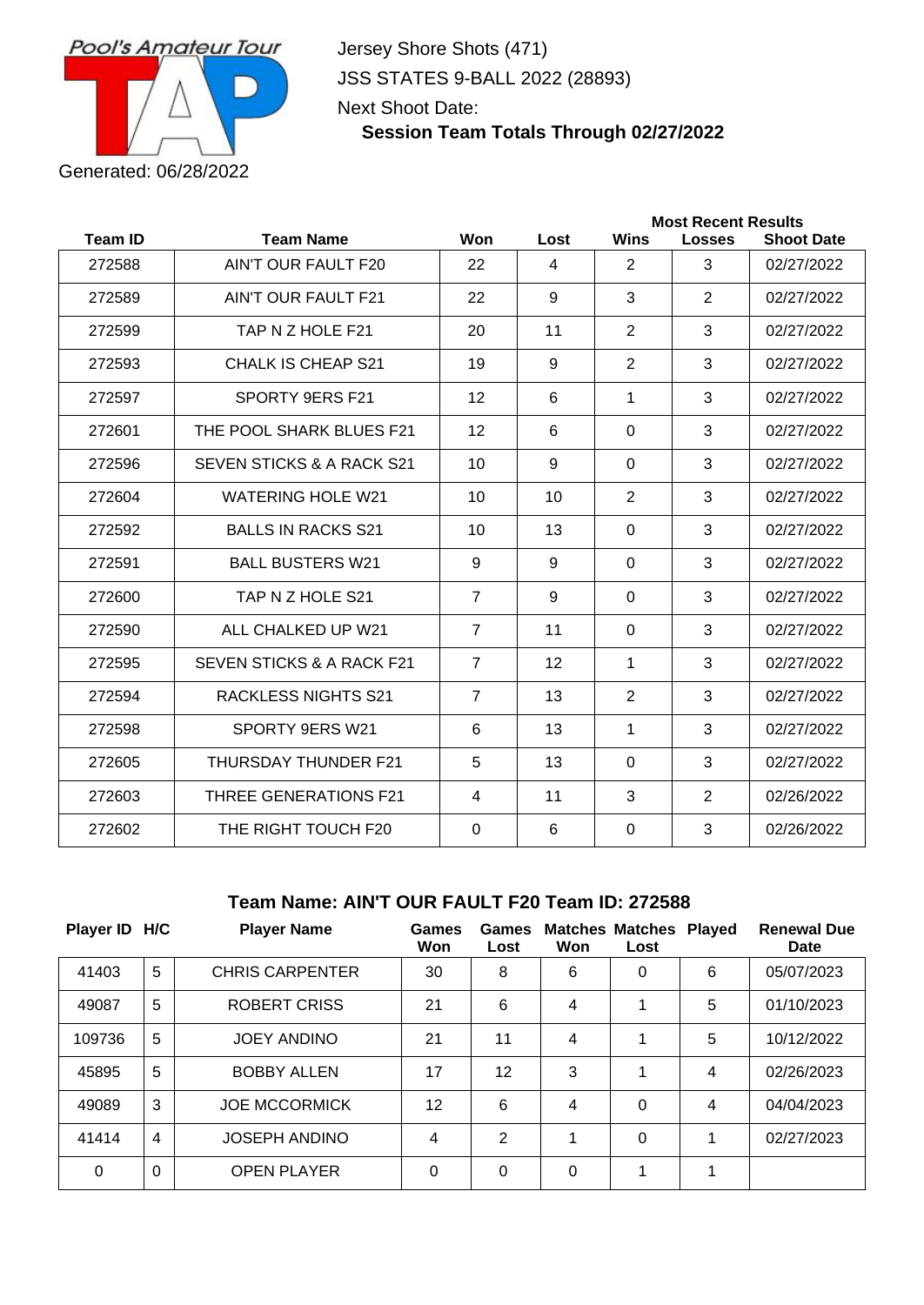| Player ID H/C |                | <b>Player Name</b>     | Games<br>Won | Games<br>Lost | Won            | <b>Matches Matches</b><br>Lost | <b>Played</b>  | <b>Renewal Due</b><br>Date |
|---------------|----------------|------------------------|--------------|---------------|----------------|--------------------------------|----------------|----------------------------|
| 45894         | $6\phantom{1}$ | DARRYL COTTMAN         | 36           | 7             | 6              | 0                              | 6              | 09/13/2022                 |
| 45895         | 5              | <b>BOBBY ALLEN</b>     | 18           | 8             | 3              | 1                              | $\overline{4}$ | 02/26/2023                 |
| 41413         | $\overline{4}$ | <b>TED GRANT</b>       | 18           | 11            | 4              | 2                              | 6              | 02/27/2023                 |
| 49087         | 5              | <b>ROBERT CRISS</b>    | 15           | 18            | $\overline{2}$ | 3                              | 5              | 01/10/2023                 |
| 41403         | 5              | <b>CHRIS CARPENTER</b> | 13           | 8             | $\overline{2}$ | 1                              | 3              | 05/07/2023                 |
| 109736        | 5              | <b>JOEY ANDINO</b>     | 10           | 6             | $\mathbf{2}$   | 0                              | 2              | 10/12/2022                 |
| 49089         | 3              | <b>JOE MCCORMICK</b>   | 3            | 9             | $\Omega$       | 2                              | $\overline{2}$ | 04/04/2023                 |
| 41414         | 4              | <b>JOSEPH ANDINO</b>   | $\Omega$     | $\mathbf 0$   | $\Omega$       | $\Omega$                       | $\Omega$       | 02/27/2023                 |
| $\Omega$      | $\Omega$       | <b>OPEN PLAYER</b>     | $\Omega$     | 4             | 3              | $\Omega$                       | 3              |                            |

# **Team Name: AIN'T OUR FAULT F21 Team ID: 272589**

#### **Team Name: TAP N Z HOLE F21 Team ID: 272599**

| Player ID H/C |                | <b>Player Name</b>    | <b>Games</b><br>Won | Games<br>Lost | Won      | <b>Matches Matches</b><br>Lost | <b>Played</b>  | <b>Renewal Due</b><br>Date |
|---------------|----------------|-----------------------|---------------------|---------------|----------|--------------------------------|----------------|----------------------------|
| 33629         | $\overline{7}$ | <b>BILL SMITH</b>     | 35                  | 12            | 5        | 0                              | 5              | 04/05/2023                 |
| 289951        | 6              | <b>JIM FISHER</b>     | 25                  | 14            | 4        | $\overline{2}$                 | 6              | 04/12/2023                 |
| 290286        | 4              | <b>KENDALL SOLTYS</b> | 20                  | 7             | 5        | 0                              | 5              | 04/22/2023                 |
| 197842        | $\overline{4}$ | <b>JOHN GORBIG</b>    | 12                  | 20            | 1        | 4                              | 5              | 04/20/2023                 |
| 289950        | 3              | <b>ERIC MYERS</b>     | 4                   | 5             | 1        | 1                              | $\overline{2}$ | 04/12/2023                 |
| 290393        | $\overline{4}$ | <b>ED MYERS</b>       | 4                   | 8             | $\Omega$ | 2                              | 2              | 04/25/2023                 |
| 307582        | 3              | <b>AIDAN MYERS</b>    | 2                   | 6             | $\Omega$ | $\overline{2}$                 | 2              | 05/19/2023                 |
| 0             | 0              | <b>OPEN PLAYER</b>    | 0                   | 0             | 4        | 0                              | 4              |                            |

# **Team Name: CHALK IS CHEAP S21 Team ID: 272593**

| Player ID H/C |                | <b>Player Name</b>       | <b>Games</b><br>Won | Games<br>Lost  | Won            | <b>Matches Matches</b><br>Lost | <b>Played</b> | <b>Renewal Due</b><br>Date |
|---------------|----------------|--------------------------|---------------------|----------------|----------------|--------------------------------|---------------|----------------------------|
| 57783         | 5              | <b>GEORGE OSIPOVITCH</b> | 19                  | 15             | 3              | 2                              | 5             | 04/07/2023                 |
| 35149         | 5              | <b>KEVIN KELLEY</b>      | 18                  | 19             | 3              | 1                              | 4             | 12/16/2022                 |
| 285593        | $\overline{4}$ | RONNIE JACOME            | 16                  | 9              | $\overline{4}$ | $\Omega$                       | 4             | 09/12/2022                 |
| 194004        | 4              | <b>CHRIS TAMBORINI</b>   | 13                  | 11             | 3              | $\overline{2}$                 | 5             | 12/27/2022                 |
| 234144        | 5              | <b>GREGORY MEEHAN</b>    | 12 <sup>2</sup>     | 24             | 1              | 4                              | 5             | 04/07/2023                 |
| 18992         | $\overline{4}$ | <b>RON JACOME</b>        | 8                   | 1              | 2              | 0                              | 2             | 04/16/2023                 |
| 220889        | 2              | <b>PAULA OSIPOVITCH</b>  | 4                   | $\overline{2}$ | 2              | 0                              | 2             | 04/07/2023                 |
| 0             | $\overline{0}$ | <b>OPEN PLAYER</b>       | $\Omega$            | $\overline{0}$ | 1              | 0                              | 1             |                            |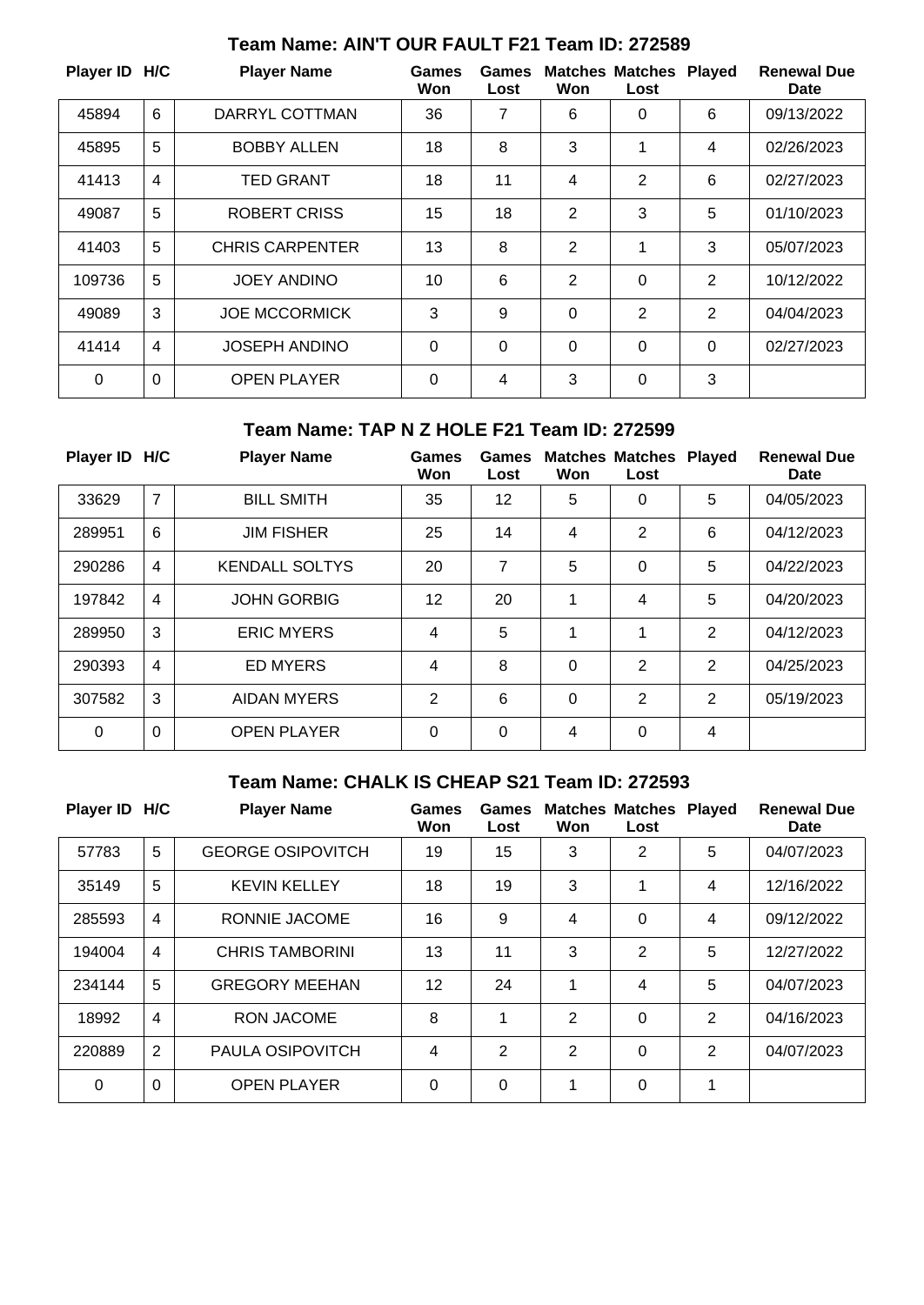| Player ID H/C |                | <b>Player Name</b>     | Games<br>Won | Games<br>Lost | Won | <b>Matches Matches</b><br>Lost | <b>Played</b> | <b>Renewal Due</b><br>Date |
|---------------|----------------|------------------------|--------------|---------------|-----|--------------------------------|---------------|----------------------------|
| 290102        | $\overline{7}$ | <b>RICKY COOPER</b>    | 16           | 9             | 2   |                                | 3             | 04/16/2023                 |
| 220669        | $\overline{4}$ | <b>MICHAEL BARINAS</b> | 13           | 4             | 4   | 0                              | 4             | 04/11/2023                 |
| 299654        | 3              | <b>RICHARD OLSON</b>   | 6            | 9             |     | 2                              | 3             | 08/15/2022                 |
| 299476        | 3              | <b>ROB WEAVER</b>      | 1            | $\mathbf 0$   |     | 0                              | 1             | 08/08/2022                 |
| 289829        | $\overline{4}$ | RAFAEL RAMIREZ         | 1            | 0             |     | 0                              | 1             | 04/09/2023                 |
| 299653        | 3              | <b>MONICA OLSON</b>    | 1            | 2             | 0   | 4                              | 1             | 08/15/2022                 |
| $\Omega$      | $\Omega$       | <b>OPEN PLAYER</b>     | $\Omega$     | 4             | 3   | 2                              | 5             |                            |

# **Team Name: SPORTY 9ERS F21 Team ID: 272597**

### **Team Name: THE POOL SHARK BLUES F21 Team ID: 272601**

| Player ID H/C |   | <b>Player Name</b>      | <b>Games</b><br>Won | Games<br>Lost | Won      | <b>Matches Matches Played</b><br>Lost |   | <b>Renewal Due</b><br>Date |
|---------------|---|-------------------------|---------------------|---------------|----------|---------------------------------------|---|----------------------------|
| 307545        | 2 | <b>ANDREW GIFFORD</b>   | 4                   | 3             | 2        | 0                                     | 2 | 05/14/2023                 |
| $\Omega$      | 0 | <b>OPEN PLAYER</b>      | 3                   | 4             |          |                                       | 8 |                            |
| 307544        | 2 | LUKE PARASCAND          | 3                   | 5             |          |                                       | 2 | 05/14/2023                 |
| 309025        | 2 | RAYMOND PARASCAND       | 3                   | 12            | $\Omega$ | 3                                     | 3 | 09/04/2022                 |
| 309024        | 2 | <b>CONNIE PARASCAND</b> | 2                   |               |          | 0                                     |   | 09/04/2022                 |
| 307546        | 2 | <b>TANNER BARNEY</b>    | 2                   | 11            |          |                                       | 2 | 05/14/2023                 |

#### **Team Name: SEVEN STICKS & A RACK S21 Team ID: 272596**

| Player ID H/C |                | <b>Player Name</b>           | Games<br>Won | Games<br>Lost | Won      | <b>Matches Matches Played</b><br>Lost |          | <b>Renewal Due</b><br>Date |
|---------------|----------------|------------------------------|--------------|---------------|----------|---------------------------------------|----------|----------------------------|
| 293379        | 6              | DOMINGOS RODRIGUES           | 19           | 17            | 2        | 2                                     | 4        | 09/15/2022                 |
| 289093        | 5              | <b>WAYNE 'MOOSE' PLASTER</b> | 15           | 9             | 3        |                                       | 4        | 02/14/2023                 |
| 287852        | 4              | <b>JEFF MARVINNY</b>         | 10           | 11            |          | 2                                     | 3        | 12/19/2022                 |
| 298000        | $\overline{4}$ | <b>MICHAEL SUMMONTE</b>      | 6            | 11            |          | 2                                     | 3        | 05/03/2023                 |
| 290186        | 3              | TOM PURVIS                   | 4            | 12            | $\Omega$ | $\overline{2}$                        | 2        | 04/18/2023                 |
| 289923        | 2              | <b>JOE NESWICK</b>           | $\Omega$     | $\Omega$      | $\Omega$ | 0                                     | $\Omega$ | 04/11/2023                 |
| 0             | $\Omega$       | <b>OPEN PLAYER</b>           | $\Omega$     | 4             | 3        | 0                                     | 3        |                            |

# **Team Name: WATERING HOLE W21 Team ID: 272604**

| Player ID H/C |                | <b>Player Name</b>    | Games<br>Won | Games<br>Lost | Won | <b>Matches Matches</b><br>Lost | <b>Plaved</b> | <b>Renewal Due</b><br>Date |
|---------------|----------------|-----------------------|--------------|---------------|-----|--------------------------------|---------------|----------------------------|
| 212285        | 6              | NATHANAEL SOOY        | 24           | 7             | 4   | 0                              | 4             | 02/27/2023                 |
| 223026        | 5              | <b>JAMES RHODES</b>   | 20           | 11            | 4   | 0                              | 4             | 01/12/2023                 |
| 200423        | 6              | <b>BOB PIACENTINO</b> | 12           | 21            | 0   | 4                              | 4             | 03/03/2023                 |
| 55790         | $\overline{4}$ | <b>RYAN BEANE</b>     | 8            | 10            |     | 2                              | 3             | 02/26/2023                 |
| 197568        | 4              | ANTIONETTE NUNGESSER  | 8            | 14            |     | 3                              | 4             | 05/20/2023                 |
| 230326        | 3              | <b>JOHN BAGIELTO</b>  | 2            | 4             | 0   | 4                              |               | 03/03/2023                 |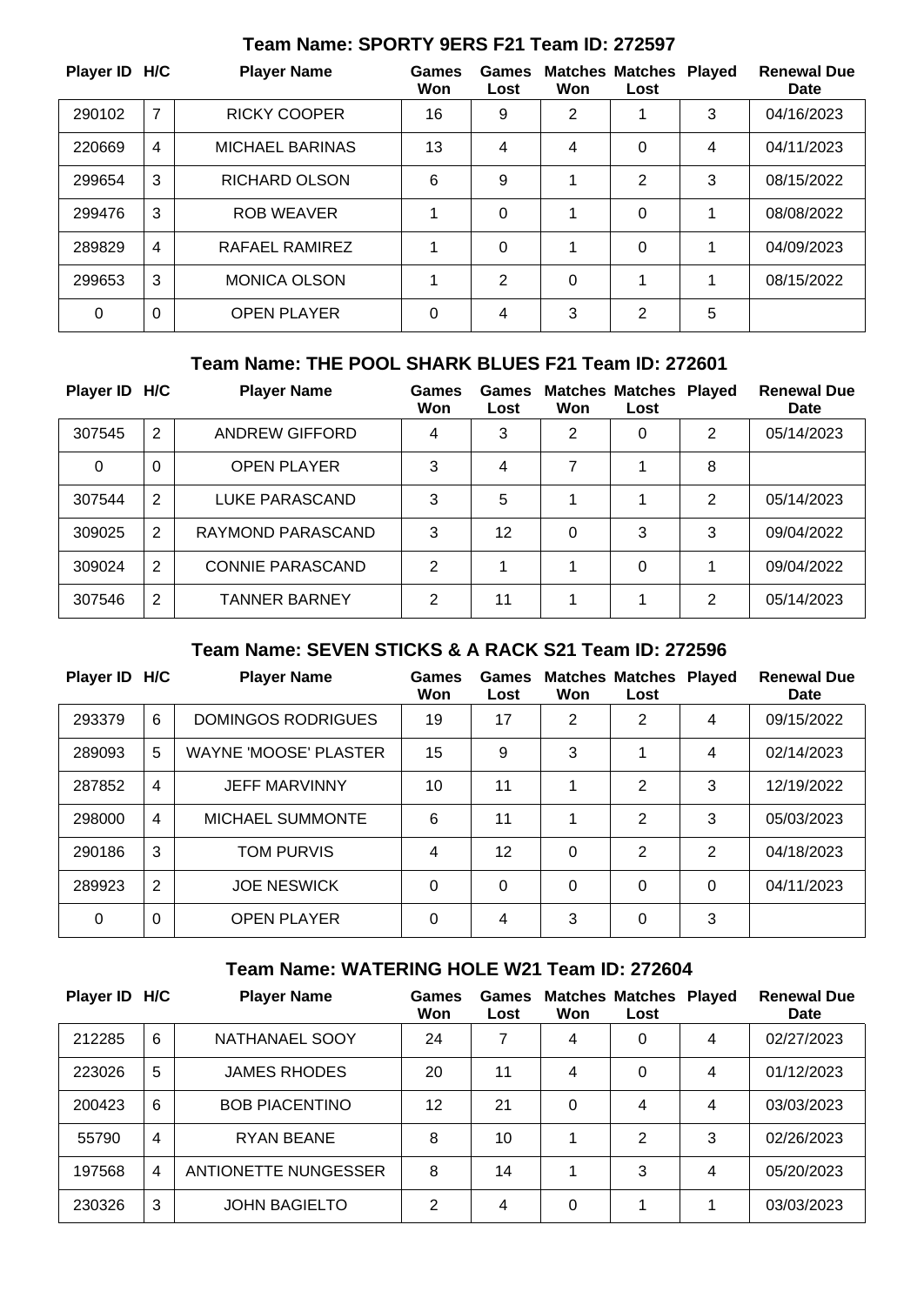| Player ID H/C |          | <b>Player Name</b>      | Games<br>Won | Games<br>Lost | Won            | <b>Matches Matches Played</b><br>Lost |          | <b>Renewal Due</b><br>Date |
|---------------|----------|-------------------------|--------------|---------------|----------------|---------------------------------------|----------|----------------------------|
| 293238        | 5        | <b>JAY MAYER</b>        | 18           | 8             | 3              | 1                                     | 4        | 09/09/2022                 |
| 303411        | 4        | <b>GEE MEDINA</b>       | 13           | 13            | 2              | 2                                     | 4        | 04/08/2023                 |
| 305604        | 4        | <b>SHANNON SIEVERS</b>  | 13           | 16            | 2              | 3                                     | 5        | 09/30/2022                 |
| 211575        | 4        | <b>MICHAEL PERRY</b>    | 10           | 10            | $\overline{2}$ | 1                                     | 3        | 04/21/2023                 |
| 32464         | 6        | <b>PAUL CALIGUARI</b>   | 4            | 11            | $\mathbf 0$    | 2                                     | 2        | 12/16/2022                 |
| 222463        | 5        | ED HUTH                 | 1            | 17            | $\Omega$       | 4                                     | 4        | 12/20/2022                 |
| $\Omega$      | $\Omega$ | <b>OPEN PLAYER</b>      | $\Omega$     | $\Omega$      | 1              | $\Omega$                              | 1        |                            |
| 305301        | 4        | <b>MARQUETTES ROACH</b> | $\Omega$     | $\mathbf 0$   | $\Omega$       | 0                                     | 0        | 09/09/2022                 |
| 303416        | 4        | <b>JIGNA MILLELIRI</b>  | $\Omega$     | $\mathbf 0$   | $\Omega$       | $\Omega$                              | $\Omega$ | 04/08/2023                 |

## **Team Name: BALLS IN RACKS S21 Team ID: 272592**

## **Team Name: BALL BUSTERS W21 Team ID: 272591**

| Player ID H/C |                | <b>Player Name</b>               | Games<br>Won | Games<br>Lost | Won            | <b>Matches Matches</b><br>Lost | <b>Played</b> | <b>Renewal Due</b><br>Date |
|---------------|----------------|----------------------------------|--------------|---------------|----------------|--------------------------------|---------------|----------------------------|
| 293238        | 5              | <b>JAY MAYER</b>                 | 13           | 13            | $\overline{2}$ | 2                              | 4             | 09/09/2022                 |
| 306263        | 5              | <b>JOHN AMOROSO</b>              | 9            | 22            |                | 3                              | 4             | 01/08/2023                 |
| 287862        | 3              | <b>JAMES MCCARTY</b>             | 6            | 4             | 2              | 0                              | 2             | 12/19/2022                 |
| 225256        | 3              | <b>BRIAN GINGRICH</b>            | 6            | 4             | 2              | $\Omega$                       | 2             | 08/14/2022                 |
| 287861        | 3              | <b>KAREN</b><br>HERRMANN-MCCARTY | 5            | 4             | 4              | 1                              | 2             | 12/19/2022                 |
| 302371        | $\overline{4}$ | <b>GEORGE HARMIS</b>             | 5            | 7             | 4              | 1                              | 2             | 01/11/2023                 |
| 305201        | 3              | <b>CYNTHIA KINGMAN</b>           | 2            | 8             | 0              | 2                              | 2             | 08/27/2022                 |

# **Team Name: TAP N Z HOLE S21 Team ID: 272600**

| Player ID H/C |                | <b>Player Name</b>    | Games<br>Won | Games<br>Lost | Won      | <b>Matches Matches</b><br>Lost | <b>Played</b>  | <b>Renewal Due</b><br><b>Date</b> |
|---------------|----------------|-----------------------|--------------|---------------|----------|--------------------------------|----------------|-----------------------------------|
| 33629         | $\overline{7}$ | <b>BILL SMITH</b>     | 10           | 8             |          |                                | $\overline{2}$ | 04/05/2023                        |
| 307582        | 3              | AIDAN MYERS           | 6            | 4             | 2        | 0                              | $\overline{2}$ | 05/19/2023                        |
| 197842        | 4              | <b>JOHN GORBIG</b>    | 5            | 8             | 1        | 1                              | 2              | 04/20/2023                        |
| 289951        | 6              | <b>JIM FISHER</b>     | 4            | 11            | $\Omega$ | 2                              | $\overline{2}$ | 04/12/2023                        |
| 290286        | $\overline{4}$ | <b>KENDALL SOLTYS</b> | 3            | 4             | $\Omega$ | 1                              | 1              | 04/22/2023                        |
| 289950        | 3              | <b>ERIC MYERS</b>     | 1            | 5             | $\Omega$ | 1                              | 1              | 04/12/2023                        |
| 290393        | $\overline{4}$ | <b>ED MYERS</b>       | $\Omega$     | 0             | $\Omega$ | 0                              | $\Omega$       | 04/25/2023                        |
| 0             | $\Omega$       | <b>OPEN PLAYER</b>    | $\Omega$     | 4             | 3        | 3                              | 6              |                                   |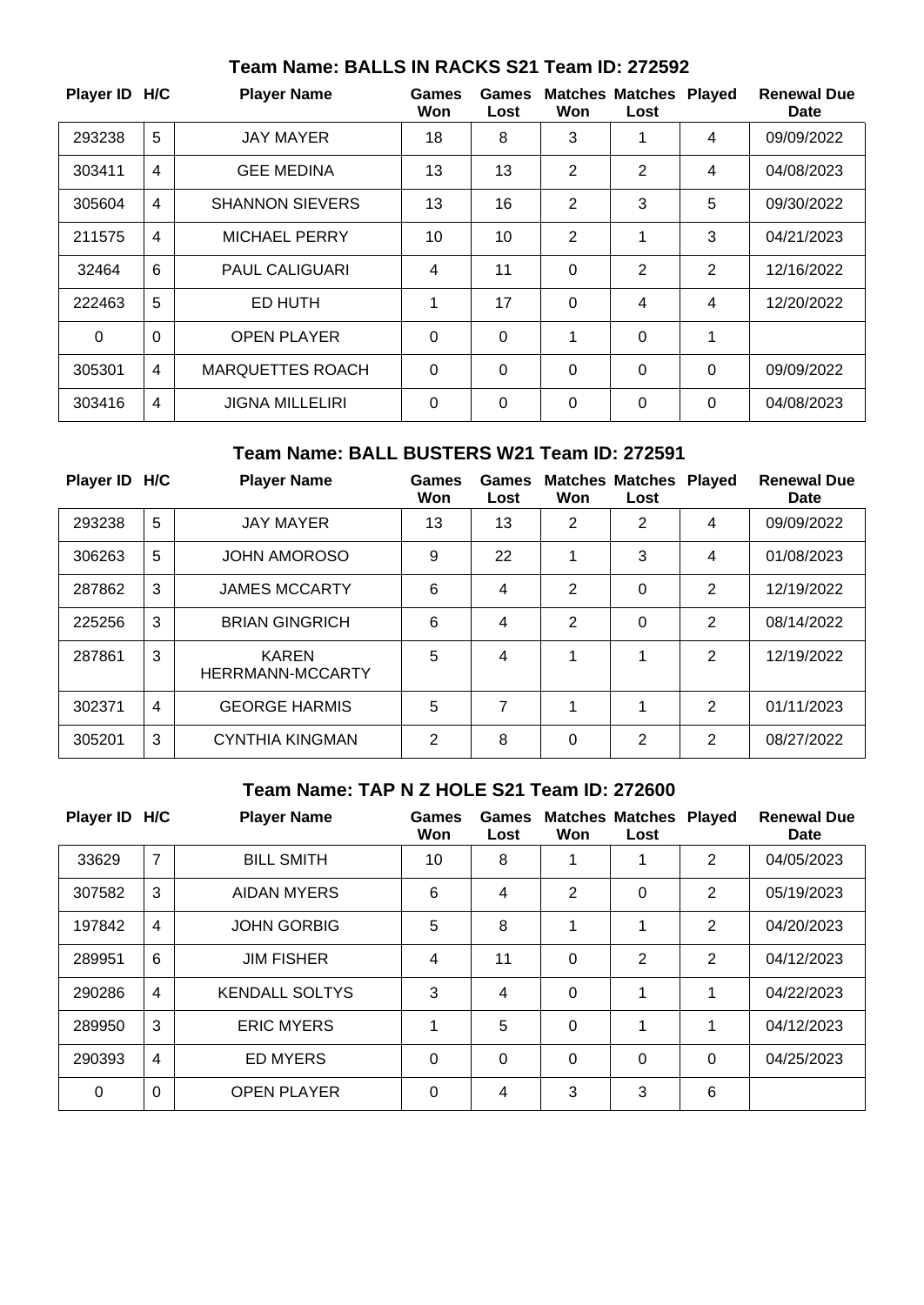| Player ID H/C |                | <b>Player Name</b>               | Games<br>Won | Games<br>Lost | Won      | <b>Matches Matches Played</b><br>Lost |   | <b>Renewal Due</b><br>Date |
|---------------|----------------|----------------------------------|--------------|---------------|----------|---------------------------------------|---|----------------------------|
| 289835        | 6              | <b>PHIL CARR</b>                 | 17           | 9             | 2        |                                       | 3 | 04/09/2023                 |
| 288255        | 4              | <b>ROB "THE SNIPER" CIPOLLA</b>  | 12           | 11            | 1        | 3                                     | 4 | 12/29/2022                 |
| 213557        | 4              | <b>JOE PRESSEY</b>               | 11           | 12            | 2        | $\overline{2}$                        | 4 | 01/03/2023                 |
| 290102        | $\overline{7}$ | <b>RICKY COOPER</b>              | 10           | 9             | 1        | 1                                     | 2 | 04/16/2023                 |
| 287850        | 3              | <b>CHRISTINE LYONS</b>           | 7            | 8             | 1        | 2                                     | 3 | 12/19/2022                 |
| 206633        | 5              | <b>ANTONIO TAPIA</b>             | $\Omega$     | $\Omega$      | 0        | 0                                     | 0 | 09/20/2022                 |
| 287861        | 3              | <b>KAREN</b><br>HERRMANN-MCCARTY | $\Omega$     | 3             | $\Omega$ | 1                                     | 1 | 12/19/2022                 |
| 287862        | 3              | <b>JAMES MCCARTY</b>             | $\Omega$     | 3             | $\Omega$ | 1                                     | 1 | 12/19/2022                 |

# **Team Name: ALL CHALKED UP W21 Team ID: 272590**

### **Team Name: SEVEN STICKS & A RACK F21 Team ID: 272595**

| Player ID H/C |   | <b>Player Name</b>           | Games<br>Won | Games<br>Lost | Won | <b>Matches Matches Played</b><br>Lost |   | <b>Renewal Due</b><br><b>Date</b> |
|---------------|---|------------------------------|--------------|---------------|-----|---------------------------------------|---|-----------------------------------|
| 289093        | 5 | <b>WAYNE 'MOOSE' PLASTER</b> | 17           | 12            | 1   | 3                                     | 4 | 02/14/2023                        |
| 297999        | 4 | <b>JOSEPH QUEOR</b>          | 12           | 9             | 2   | 2                                     | 4 | 05/03/2023                        |
| 209233        | 5 | <b>LEROY HAIRSTON JR</b>     | 9            | 10            | 1   | $\mathbf{2}$                          | 3 | 05/02/2023                        |
| 287852        | 4 | <b>JEFF MARVINNY</b>         | 8            | 3             | 2   | 0                                     | 2 | 12/19/2022                        |
| 289923        | 2 | <b>JOE NESWICK</b>           | 4            | 16            | 1   | 3                                     | 4 | 04/11/2023                        |
| 298000        | 4 | <b>MICHAEL SUMMONTE</b>      | 2            | 5             | 0   | 1                                     | 1 | 05/03/2023                        |
| 290186        | 3 | <b>TOM PURVIS</b>            | 1            | 2             | 0   | 4                                     | 1 | 04/18/2023                        |

## **Team Name: RACKLESS NIGHTS S21 Team ID: 272594**

| Player ID H/C |                | <b>Player Name</b>    | Games<br>Won | Games<br>Lost | Won            | <b>Matches Matches Played</b><br>Lost |   | <b>Renewal Due</b><br>Date |
|---------------|----------------|-----------------------|--------------|---------------|----------------|---------------------------------------|---|----------------------------|
| 295259        | $\overline{4}$ | <b>KEVIN MOYNIHAN</b> | 11           | 14            | $\overline{2}$ | $\overline{2}$                        | 4 | 12/14/2022                 |
| 301571        | 3              | <b>AUGIE VIVIANI</b>  | 6            | 13            | 0              | 4                                     | 4 | 05/16/2023                 |
| 307545        | 2              | ANDREW GIFFORD        | 4            | 7             |                | $\overline{2}$                        | 3 | 05/14/2023                 |
| 307544        | $\overline{2}$ | <b>LUKE PARASCAND</b> | 4            | 8             | $\overline{2}$ |                                       | 3 | 05/14/2023                 |
| 305137        | 4              | ROBERT GAMBERG        | 4            | 17            |                | 3                                     | 4 | 08/14/2022                 |
| 307546        | $\overline{2}$ | <b>TANNER BARNEY</b>  | 3            | 7             |                |                                       | 2 | 05/14/2023                 |
| 306266        | 2              | <b>NESTOR ARCELAY</b> | $\Omega$     | 0             | 0              | 0                                     | 0 | 01/08/2023                 |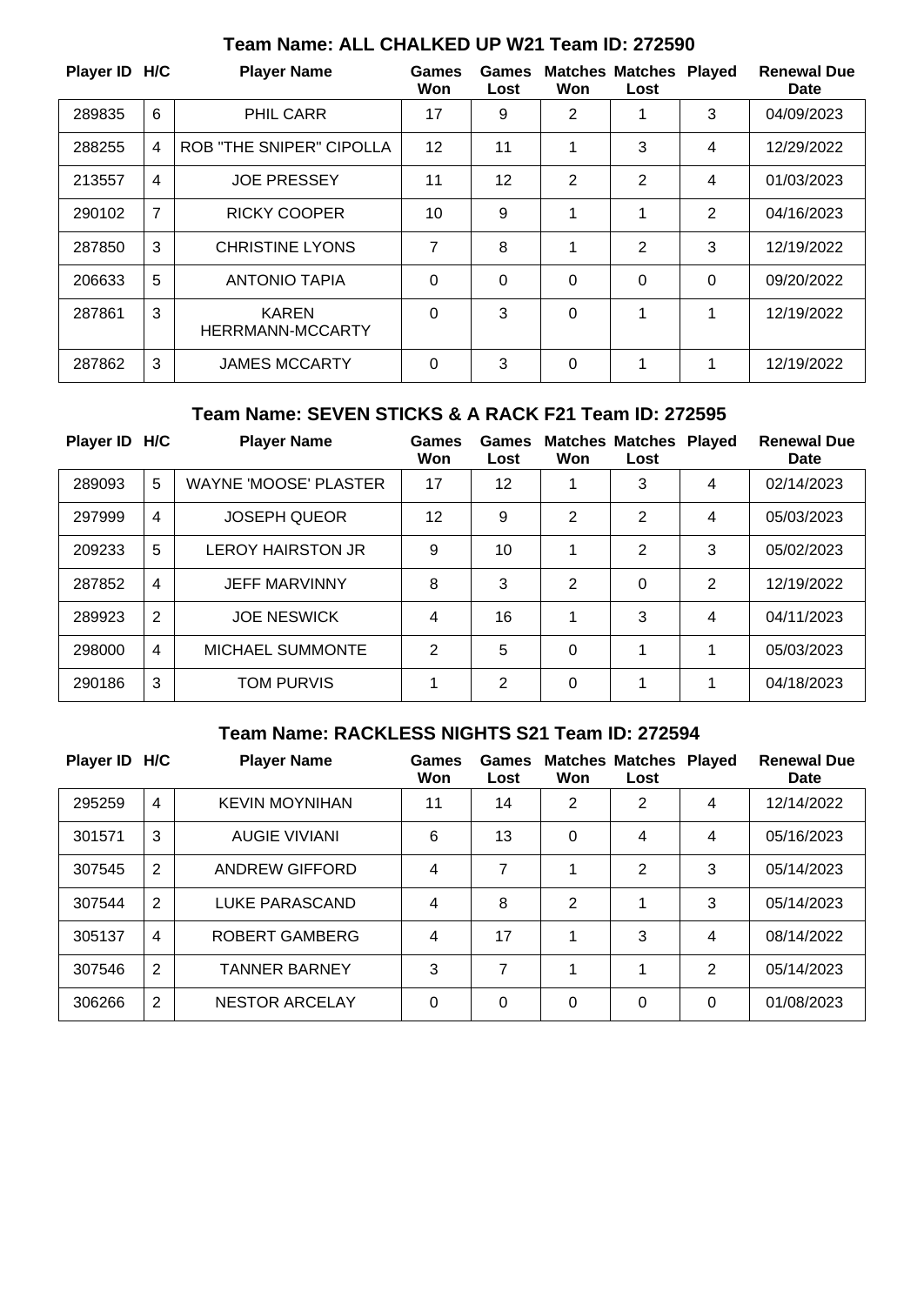| Player ID H/C |                | <b>Player Name</b>     | <b>Games</b><br>Won | Games<br>Lost | Won      | <b>Matches Matches Played</b><br>Lost |          | <b>Renewal Due</b><br>Date |
|---------------|----------------|------------------------|---------------------|---------------|----------|---------------------------------------|----------|----------------------------|
| 290102        | 7              | <b>RICKY COOPER</b>    | 23                  | 13            | 2        | 2                                     | 4        | 04/16/2023                 |
| 299511        | 5              | <b>KEN MCGRORY</b>     | 18                  | 16            | 3        |                                       | 4        | 08/09/2022                 |
| 220669        | $\overline{4}$ | <b>MICHAEL BARINAS</b> | 7                   | 15            |          | 3                                     | 4        | 04/11/2023                 |
| 299654        | 3              | <b>RICHARD OLSON</b>   | 5                   | 12            | $\Omega$ | 3                                     | 3        | 08/15/2022                 |
| 299653        | 3              | <b>MONICA OLSON</b>    | 5                   | 14            | $\Omega$ | 4                                     | 4        | 08/15/2022                 |
| 299476        | 3              | <b>ROB WEAVER</b>      | $\Omega$            | $\Omega$      | $\Omega$ | 0                                     | $\Omega$ | 08/08/2022                 |
| 289829        | $\overline{4}$ | RAFAEL RAMIREZ         | $\Omega$            | $\Omega$      | $\Omega$ | 0                                     | 0        | 04/09/2023                 |

# **Team Name: SPORTY 9ERS W21 Team ID: 272598**

## **Team Name: THURSDAY THUNDER F21 Team ID: 272605**

| Player ID H/C |                | <b>Player Name</b>     | Games<br>Won | Games<br>Lost | Won            | <b>Matches Matches</b><br>Lost | <b>Played</b> | <b>Renewal Due</b><br><b>Date</b> |
|---------------|----------------|------------------------|--------------|---------------|----------------|--------------------------------|---------------|-----------------------------------|
| 309586        | 6              | <b>GIBBI TKATCH</b>    | 15           | 23            | $\Omega$       | 4                              | 4             | 10/01/2022                        |
| 297144        | $\overline{4}$ | <b>SCOTT VENEZIANO</b> | 10           | 14            | 2              | 2                              | 4             | 04/09/2023                        |
| 297203        | 5              | <b>JOSEPH PANICCI</b>  | 10           | 16            | 1              | 3                              | 4             | 04/11/2023                        |
| 302371        | $\overline{4}$ | <b>GEORGE HARMIS</b>   | 9            | 6             | $\overline{2}$ | 1                              | 3             | 01/11/2023                        |
| 297204        | 5              | <b>JIM BALKUS</b>      | 5            | 13            | $\Omega$       | 3                              | 3             | 04/11/2023                        |
| 287860        | 3              | <b>JAVIER VELA</b>     | $\Omega$     | $\Omega$      | $\overline{0}$ | 0                              | $\Omega$      | 12/19/2022                        |
| 290454        | 5              | <b>ED MICKLA</b>       | $\Omega$     | $\Omega$      | $\Omega$       | 0                              | 0             | 04/26/2023                        |
| 16911         | 5              | DAVE LAGUARDIA         | $\Omega$     | $\Omega$      | $\Omega$       | 0                              | 0             | 02/20/2023                        |

### **Team Name: THREE GENERATIONS F21 Team ID: 272603**

| Player ID H/C |   | <b>Player Name</b>     | <b>Games</b><br>Won | <b>Games</b><br>Lost | Won | <b>Matches Matches</b><br>Lost | <b>Played</b> | <b>Renewal Due</b><br>Date |
|---------------|---|------------------------|---------------------|----------------------|-----|--------------------------------|---------------|----------------------------|
| 289835        | 6 | <b>PHIL CARR</b>       | 9                   | 9                    |     | 1                              | 2             | 04/09/2023                 |
| 306407        | 3 | <b>STEVE COHEN</b>     | 7                   | 9                    | 1   | $\overline{2}$                 | 3             | 01/21/2023                 |
| 308639        | 2 | <b>KAREN MCERLEAN</b>  | 4                   | 10                   | 1   | 2                              | 3             | 08/23/2022                 |
| 301474        | 3 | <b>GEORGE CAMPBELL</b> | 3                   | 11                   | 0   | 3                              | 3             | 12/05/2022                 |
| 308974        | 2 | <b>NOLAN CAMPBELL</b>  | $\overline{2}$      | 4                    | 1   | 1                              | 2             | 09/02/2022                 |
| 212495        | 5 | <b>JOE CAMPBELL</b>    | 2                   | 9                    | 0   | 2                              | 2             | 09/20/2022                 |
| 39748         | 3 | <b>BETTY MAUCERI</b>   | $\Omega$            | $\mathbf 0$          | 0   | 0                              | 0             | 09/27/2022                 |
| 309697        | 4 | DAVID DALSEIDE         | $\Omega$            | $\overline{0}$       | 0   | $\Omega$                       | 0             | 10/07/2022                 |